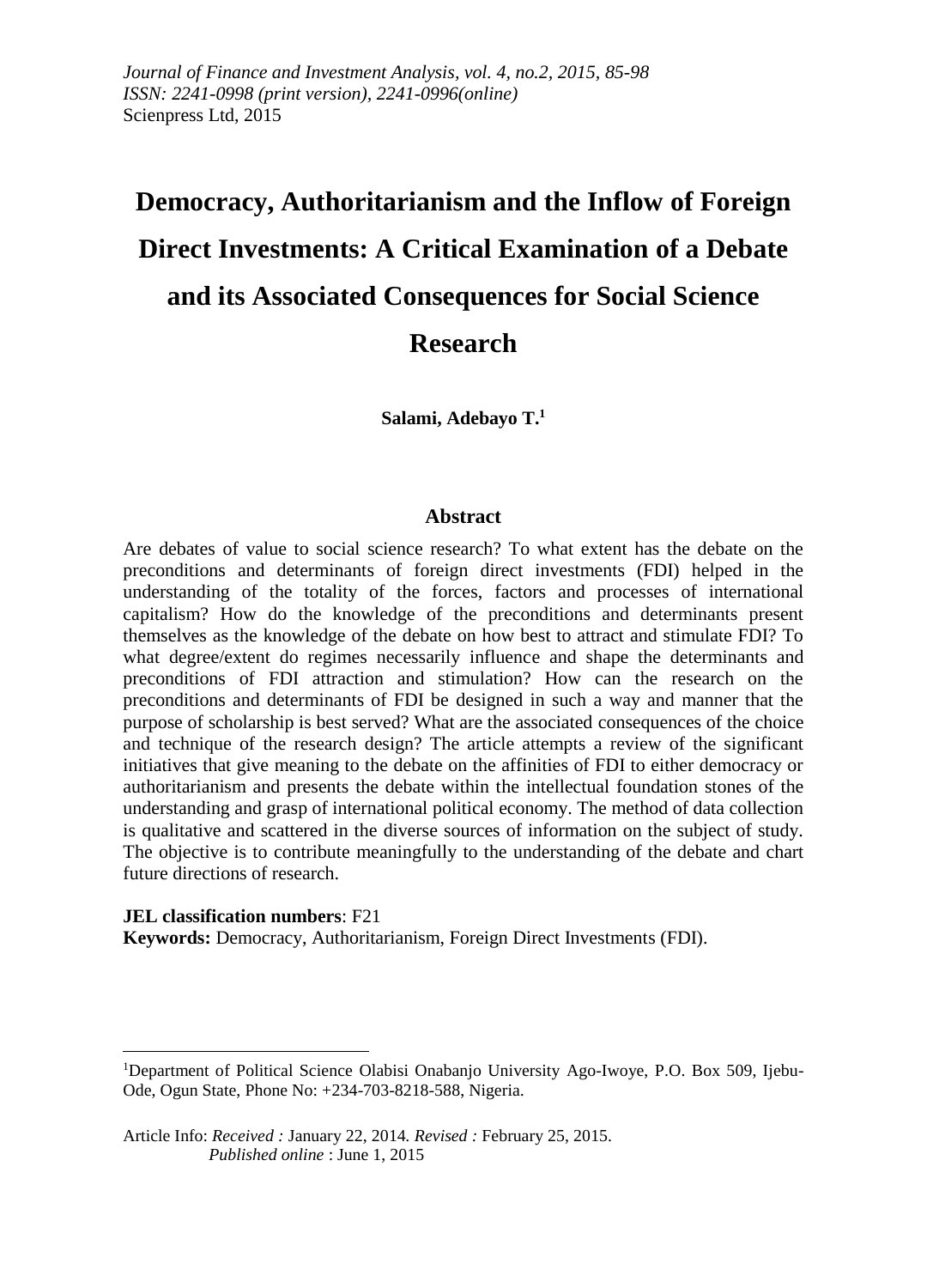### **1 Introduction**

Following the 1980 Berg Report and the injection of "political conditionalities" by the Breton Woods Institutions (BWI), in particular the International Monetary Fund (IMF) and the Worlds Bank (WB) in their financial relationships with the developing countries, the intellectual issue of how best to attract and stimulate Foreign Direct Investment (FDI) became subsumed within the great debate ignited by the famous Report. The Report recommended, among others, the democratization and liberalization of the totality of social networks and bonds that exist in State-Society relations of countries in the Sub-Saharan region of Africa. Specifically, the Report canvassed for the introduction of reforms in the conduct and administration of public affairs especially in the political machineries and institutions responsible for the maintenance of law and order and the provision of essential services. However, prior to the release of the Report in 1980, soldiers had performed creditably well and those who had thought or taken them to be "modernizers" became satisfied as they embarked on programmes to transform and develop the economies under their political control and authority especially in Asia. The emergence of the "Asian Tigers" in the global system of international production, distribution and consumption without having to copy the "Japanese miracle" helped to develop the thesis/ argument that for Third World countries to develop, they must go in the way of authoritarianism. Social science research became focused not only on the reasons for, and strategies of the emerging "praetorian rule", but more importantly on the attribute of praetorianism that allow for rapid industrial growth and development. Social scientists in particular economists consequently investigated (and still continue to investigate) the relationship between authoritarianism and economic performance.

The introduction of the policies of *glasnost* and *perestroika* following the ascension to power of Mikhail Gorbachev in 1985 in the Soviet Union and the disintegration that eventually followed, again ignited the debate on the preconditions and determinants of FDI as reliable source of capital for the purpose of development of the Third World. The consequent liberalization and marketization of the remnants of State-Socialism in Poland, Hungary, Romania, to name just a few, side by side with the implementation of adjustment programmes and the births of all kinds of models of democratization in the 1980s in Africa helped to redirect and refocus the age-long debate on the appropriate path and requirements of development. As the debate raged on, there was the lack of determination of both the theoretical and empirical relationships, or the validation of the assumed theoretical and empirical relationships between the "new additionalties" and/or "political conditionalities" as postulated and propounded by the BWI and their intellectual hangers-on on the one hand, and the stimulation of FDI on the other. The lack of focus on the theoretical and empirical relationships obviously reveals the fact that perhaps certain preconditions are important for FDI to be stimulated and as well attracted on a permanent basis. The emerging debate has thus assumed interesting and far-reaching dimensions in recent times especially with the contradictory conclusions of Jensen (2003) on the one hand, and Li and Resnick (2003) on the other, and the middle of the road approach/finding of Choi and Samy (2008). It is important therefore that research be focused on the specific character and dynamics of the debate in such a way to build a thorough understanding of the factors, forces and processes that regularly shape the stimulations and attraction of FDI. Section one of the article preoccupies itself with the operationalization of the key concepts that are involved in the research. Section two presents the debate and the diverse conclusions that are contained in it. Section three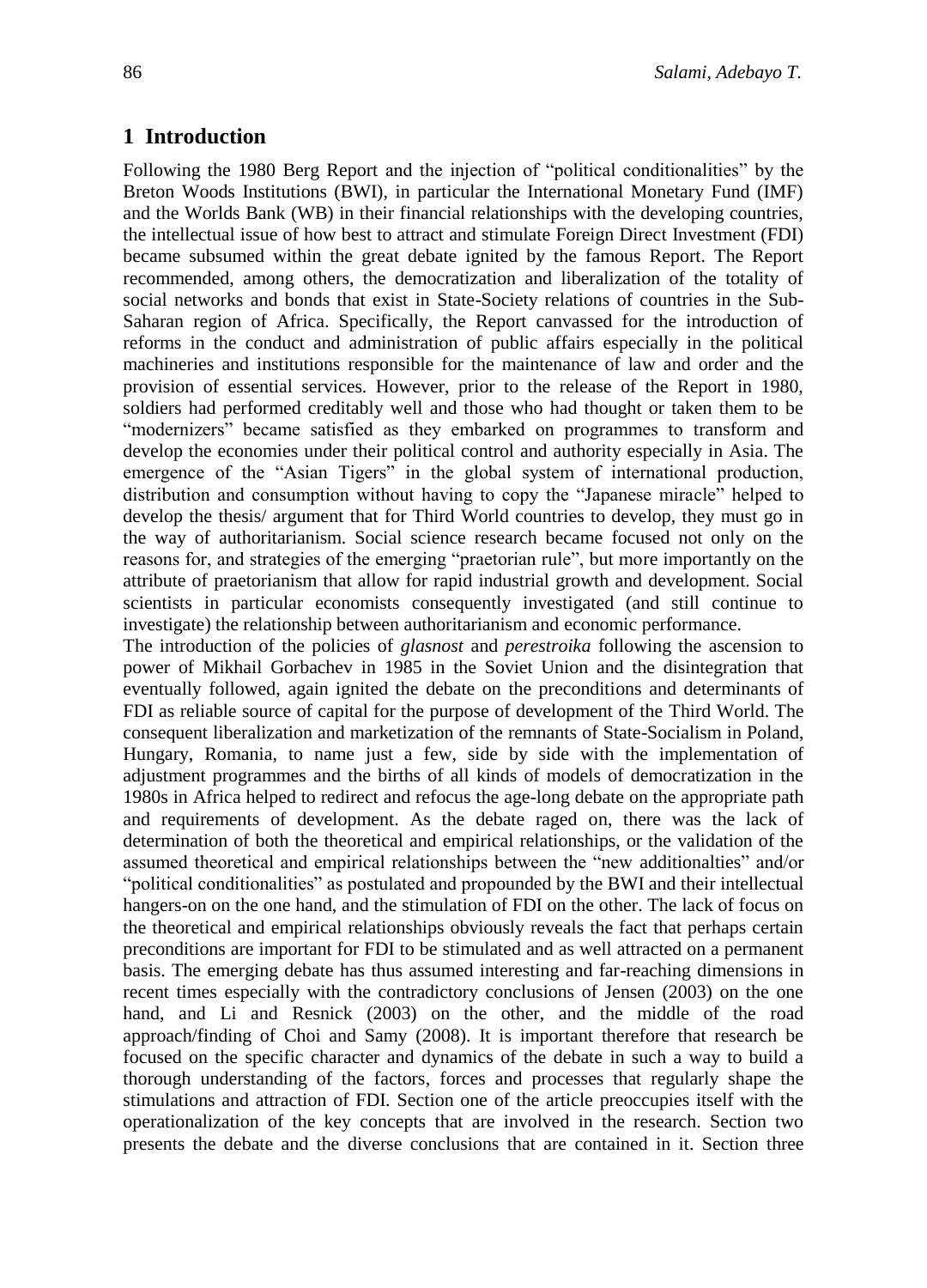examines the consequences for social research of the diversity of the conclusions. Section four presents the conclusion.

# **2 Overcoming Conceptual Ambiguities: Operationalizing the Key Concepts**

The concepts that need be urgently defined include: democracy, authoritarianism and foreign direct investments (FDI). The apt question is: How have these concepts been viewed and conceptualized in the article? Democracy, it is here recalled, is one that means many things to many people. It is famously defined as "government of the people, by the people, and for the people". Popular as the definition is, there is the difficult problem of understanding what the definition meant by government, and the urge to wanting to know what form of governmental arrangement is being referred to, and who the people are. Government can be despotic or kind and people can either be the selected few or mass public. The definition introduces into political and social discourse how best to quantify the *unquantifiable*, and measure the *immeasurable* especially given the fact that the "mass public" is either be an expression of motion, or an expression of political activity. Government can as well be used to mean the people; particularly the voting population/electorate or it can be used to mean a *formalized institutional arrangement where inputs are turned into outputs*. Government equally keeps changing even within the formalized institutional arrangement. Accepted that indices such as free, fair and periodic elections, free press, independent judiciary, competitive multi-party system, independent electoral bodies, among others, have not only being formulated and served as yardsticks of assessment, they are all, at best, world view/perspective conveying certain sense impressions about how societies are organized or ordered. Consequently, how free and fair is a "free and fair election"? The indices no doubt provide useful insights into the workings of liberal democracies all over the world. Democracy, therefore, should not be used to only describe the processes and procedures of political recruitments in which political parties and individuals compete for political power. Rather, democracy is the totality of rules, procedures, processes, practices and principles that regularly define and shape citizens' orientation to politics and competition over political and social goodies in manners that are open, transparent and accountable. It is a service/call for action in the system of allocation and distribution of governmental values which make processes and procedures of government unique to it as sanctions become imposed when the rules, procedures and processes become violated.

Authoritarianism is used in the article to refer to a form of government characterized by: (1) the restriction of liberty, (2) the absence of parliamentary institutions, (3) traditionoriented society, and (4) a clique exercising political power - usually military/religious leaders and bureaucrats. It is important to ask the question: To what extent can the above characteristics serve the purpose of indices or the establishment of parameters with which to measure the extent to which the exercise of political power is authoritarian? The question is critical to research, in particular a research that is oriented towards determining the degree and level to which FDI respond to the processes and practices of authoritarian rule and administration. Again, it is important to emphasize the fact that authoritarianism as a political regime or form of government is rooted in the unique forces and factors that have given rise to it in national political systems. It is finally important to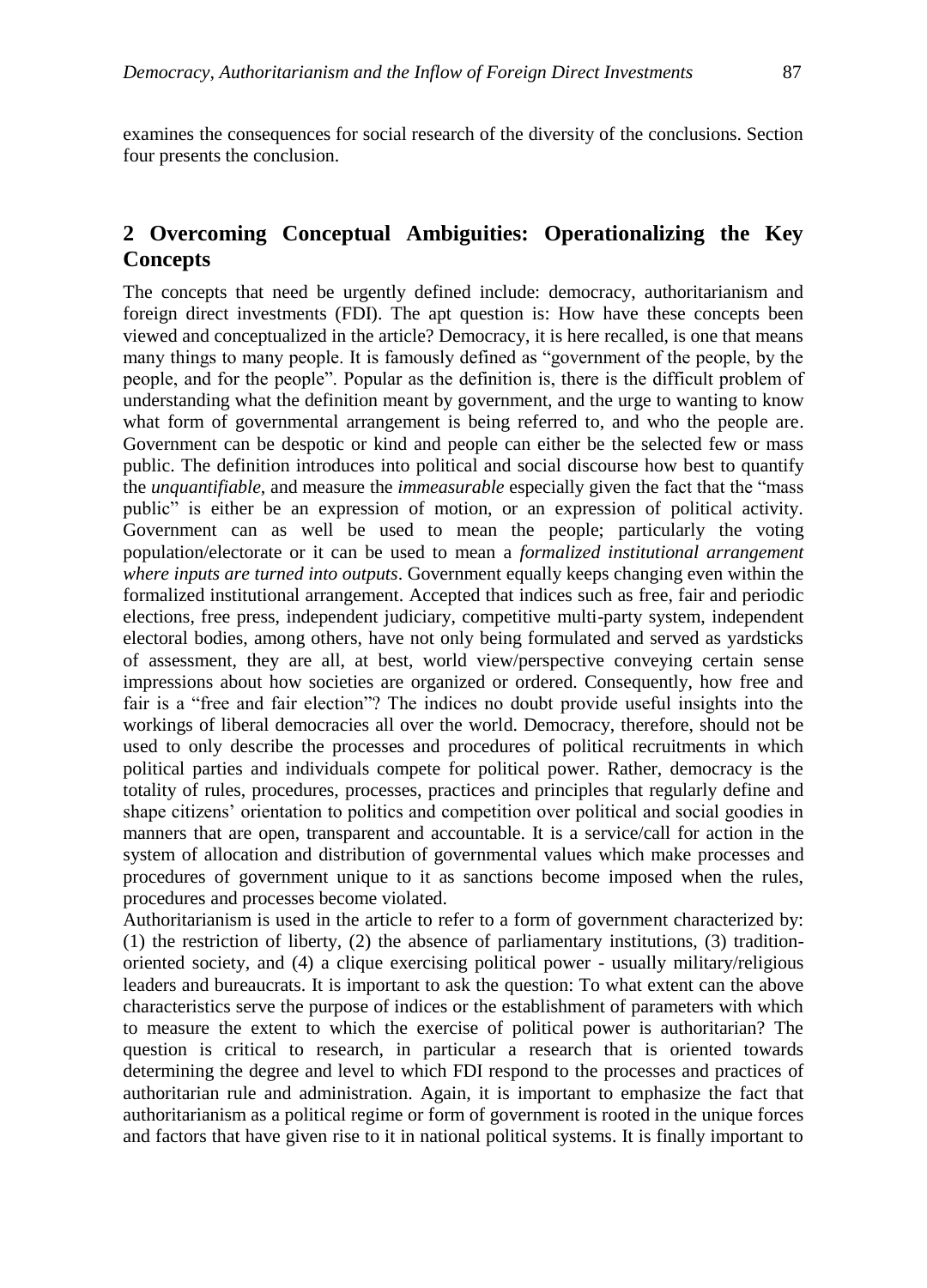stress that it is not the same thing as totalitarianism because an authoritarian regime is not necessarily tyrannical and seeks not to totally control the political life of its citizens. Authoritarianism hence becomes the exact opposite of democracy and democratic rule since its procedures and processes of government are not rooted in the established nuances of majority rule and popular participation in decision-making processes.

Finally, FDI is the totality of investments that enter into a country from both private and public sources. Private sources of investments are investments being owned by global citizens in their individual capacities. They are largely portfolio investments in share capital. Public sources of investments include loans, grants and technical assistance/aid which governments either at bilateral, regional and multilateral level made available to themselves within the web of interactions that can be technically described as State-State relations.

# **3 The Democracy-Authoritarian Debate and the Stimulation of Foreign Direct Investment: Understanding the Debate in Context and Perspective**

Which has the greatest affinity to the stimulation and attraction of FDI, democracy or authoritarianism? The question has in recent times engaged the attention of scholars and treatises of different conclusions have emerged. There are two dominant intellectual dimensions to the studies and researches on FDI stimulation and attraction. These dimensions, it has become important to emphasize, exist as perspectives, especially in the disciplines of economics and political science where avalanche of materials and information sources compete for recognition. It is of greater importance to note further that the present study is a significant attempt to employ the perspective of political science to seek to understand the debate on FDI attraction and stimulation. The above emphasis is to underscore a point of note and as well clarify the focus of the article. Apart from the dominance of economics and political science on the academic issue of FDI attraction and stimulation, there are also the perspectives of sociology, especially following the works of Poona, Thompson and Kelly (2000), Sheen, Wong, Chuan and Fang (2000), Sen and Wheeler (1989), Blackbourn (1982), Edington (1984), Fan (1995), Forbes (1986), among others. Accepted to the utility and significance of multidisciplinary orientation to academic study, in particular to the present effort, each perspective, it is important to note, however directs its research attention to reflect on the character of each discipline. This no doubt confuses a lot of issues by the very fact that scholars generally encourage a form of analysis that tends to tear apart what ordinarily should have united the social sciences together. Studies were not generally directed as solving existing problems, but meant to outwit one another especially in the contained logic of reasoning and in the sophistication of methodology arising there-from.

One thing that continues to make social science, and by extension, social science research outstanding and unique among the class of world disciplines, it is here recalled, is its problem-solving mentality. In other words, social research is only appreciated to the extent to which it can help in solving specific societal problems through a presentation that is anchored in the principle of "systematization" with the intention of bringing about clarity through clear-cut methodological substantiation. The imperative need to make distinction between economics and political science perspectives to the understanding of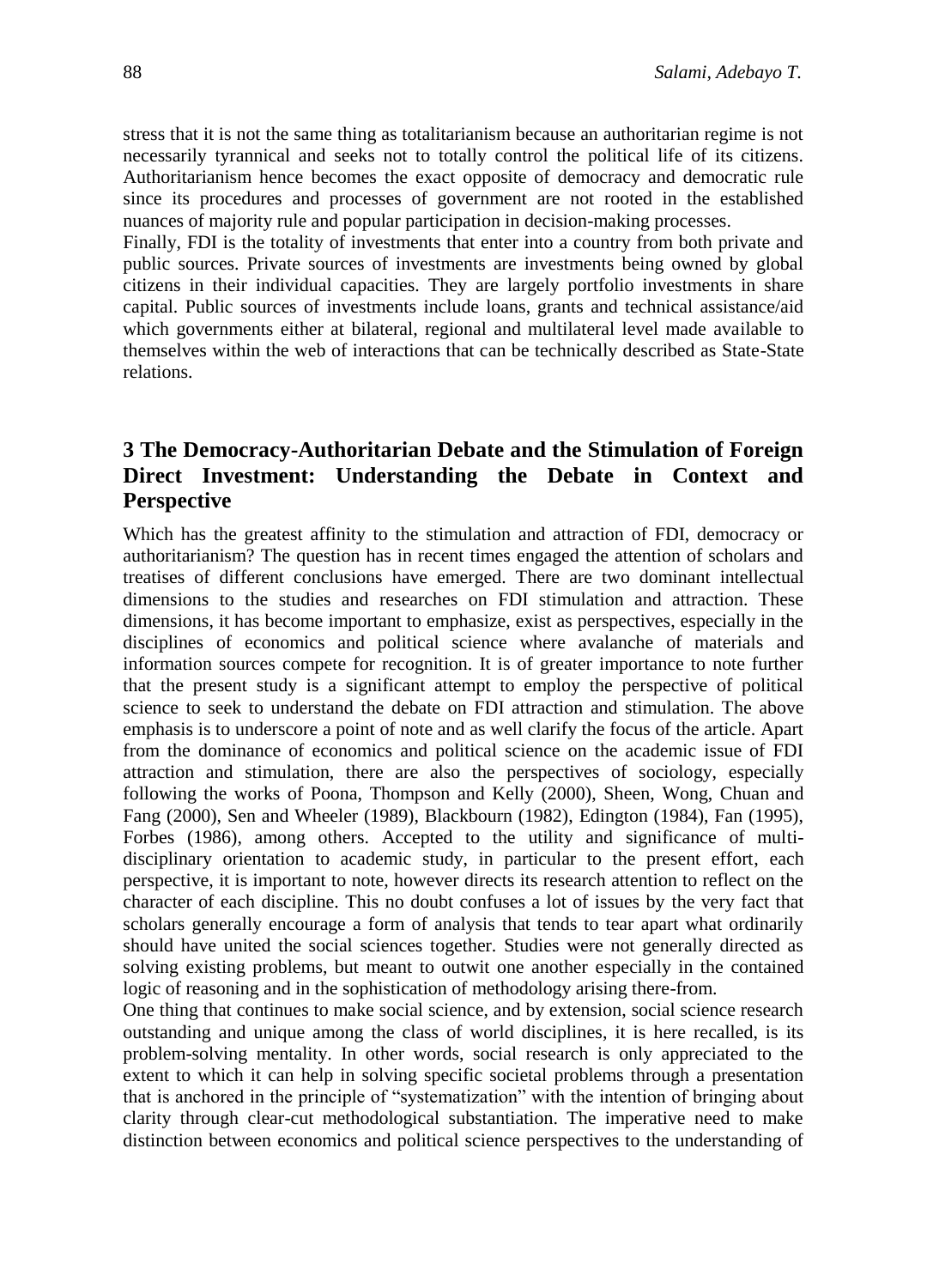the debate on FDI is not only to keep to these requirements, but to as well emphasize on how the divergent disciplines of the social sciences affect the emerging treatises on FDI. This is the explanation and the reason for the existing character of scholarship on FDI studies and researches, a character that only emphasizes on statistical sophistication without the concern to make the sophistication relevant to social policy needs and considerations. It has no doubt created considerable confusions which in turn have affected the age-long defining attributes of social science and social science research. Extant literature on FDI is generally dominated by the research efforts of very distinguished economists such as Dunning (1970, 1973, 1980, 1981, 1988, among others), Caves (1996), Aharoni (1966), Barros (1994), Balasubramanyam and Sapsford (1994), Bos, Sanders and Secchi (1974), among others. Employing the framework of the "theory of firm behaviour" within the greater concept of "economic rationality", these economists tried to explain why firms, in particular the MNEs, seek economic operations all-over the world. Among these categories of economists, Caves (1996) stands out even though not as popular as Dunning in citation. Appropriately titled: *Multinational Enterprise and Economic Analysis (* $2^{nd}$  *ed)*, Caves presents a highly complex explanatory analysis of the MNE as an economic organization. Employing the tools of econometrics without proper definitions, Caves presents an explanatory mode of MNE activity in the very tradition that confuses, not only because of the associated statistical elegance and theoretical sophistication, but primarily because he chose to limit his understanding and conceptualization of "economic analysis" to that form of analysis that is purely academic rather than emerging from the details of daily life activities and challenges confronting MNEs in which decision-makers (investors) either regularly face or live with. In the other words, Caves (1996) approaches his subject of intellectual preoccupation from the perspective of isolationism, a perspective that fails to recognize the intertwined nature of stark, social realities. In the preface to the book, Caves (1996: xi) notes boldly and without apology that: "*Students will find these expositions terse but (one hope) adequate when augmented by appropriate professorial arm-waving. The hard cases are the sections on general equilibrium theory in chapter 2, 5 and 7" (my emphasis)*

As part of the series titled: Cambridge Survey of Economic Literature, Cave's *Multinational Enterprise and Economic Analysis (2nd ed),* from 1996 onwards, exert a serious effects on the contemporary studies and researches on FDI, especially from the perspective of "economic analysis" even though he never thought it necessary to distinguish between what he meant by economic analysis, and the broad understanding of economics and its science following the "methodical debate" of the 1960s in the social sciences as a whole. Part of the responsibilities of this article is to situate the character of emerging literature on FDI stimulation and attraction within a framework of reasoning that should help to enhance the specific political science understanding of the issues and problems, especially how the understanding of the issues and problems would in turn help in the shaping of recommendations on how best FDI can be stimulated and attracted with the return to political and constitutional democracy in most of the Third World countries beginning from the 1990s.

However, before efforts will be made to reflect and or focus on the political science perspective to the problematic issue of attracting and stimulating FDI, and hence in the emerging debate, it is considered important to provide a very comprehensive examination and analysis of theoretical discourse on FDI stimulation and attraction first, from the perspective of economics to be able to understand the debate better since the discipline of economics is much inundated with materials on FDI attraction and stimulations. The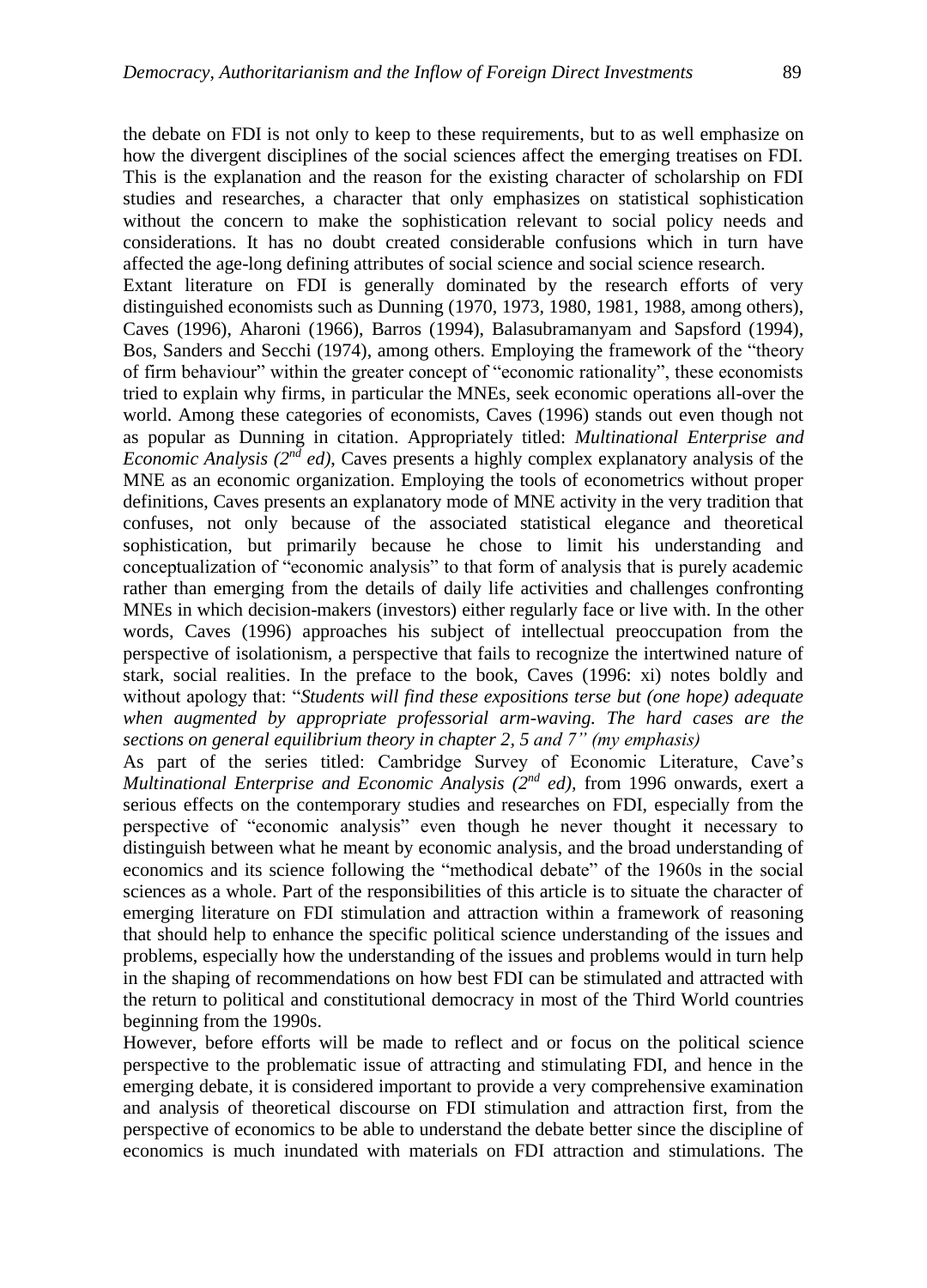economics perspective no doubt provides the much needed intellectual foundation stones to the understanding of the focus of the article, foundation stones that are important as well to the shaping of the arguments that will be advanced here and hereafter. Therefore, the article seeks to further theoretically explore, expatiate and elaborate on the determinants of FDI. The immediate question is: What is the nature of the explanations of these "theoretical determinants" of FDI? Before then, it is here observed that the varied intellectual explanations are embedded (depending of course on the type of explanation) in certain assumptions which are in most cases very clear and straight forward to understand. However, as they are yet to be empirically validated, they are best referred to as hypotheses and hence they remain as "hypothetical explanations". Beyond the considered need to ensure clarity in the presentation and analysis of the debate on FDI, there is also the need to stimulate further researches and build on the avalanche materials on FDI attraction and stimulation. To begin with, what are the core assumptions that underline these hypotheses? To what extent have the hypothetical explanations and analyses been able to comprehensively capture the nitty-gritty of FDI inflow? And finally, of what relevance are they to the analyses of the developing countries' experience? These are indeed inescapable critical questions significant for knowledge advancement, especially as the advancement relate to the problematic issue of stimulating and attracting FDI. Obadan (2004) classified these determinants into seven. They include: differential returns hypothesis, size-of-market hypothesis, growth hypothesis, protectionist policies, need-for-raw materials hypothesis, investment climate and other factors.

Before a focus is made on the political science perspective, it is of importance to examine first, the arguments, points and assumptions of those who combine together the perspectives of economics with political science. In this regard, working independently, two joint works of Motta and Norman (1996) and Globerrman and Shapiro (2003) remain outstanding in literature. Putting the research question and hence the debate in clear, and specific terms, Motta and Norman (1996) ask very elegantly that: "Does economic integration cause foreign direct investment? According to them: "Our primary motivation is to formulate, a more satisfactory explanation of the spectacular growth of foreign direct investment in the emerging regional blocs of Europe, North America and the Pacific Rim than is currently available" … in the tradition of recent game- theoretic models of foreign direct investment (Horstmann and Markusen 1987, Smith 1987, Rowthorn 1992, Motta 1992). However, these models are two-country models and so, for several reasons, do not allow us to investigate the effects of economic integration and the attendant global regionalism to which it is giving rise", (Ibid: 758). This does not only point to the confusion in which the perspective of economics has brought to the understanding of a more wider social science perspective to the subject of FDI determinants and the preconditions for their attraction and stimulation, it has, again, from the angle of methodological and conceptual clafication, muddled-up all the expected gains of the research. This is because, if the authors did state in clear, unambiguous terms, that the investigation is rooted in the tradition of "game-theoretic models" which to them have their inherent problems (which they knew and pointed out), the question then becomes inevitable, why the use of the same method for the purpose of data collection and analysis without provisions for adjustments that would in turn make the "game-theoretic models" useful for their research?

The classification and categorization of the efforts of Motta and Norman (1996) as sharing both the perspective of economics and political science is as a result of modest understanding of the idea of economic integration and the various forces and factors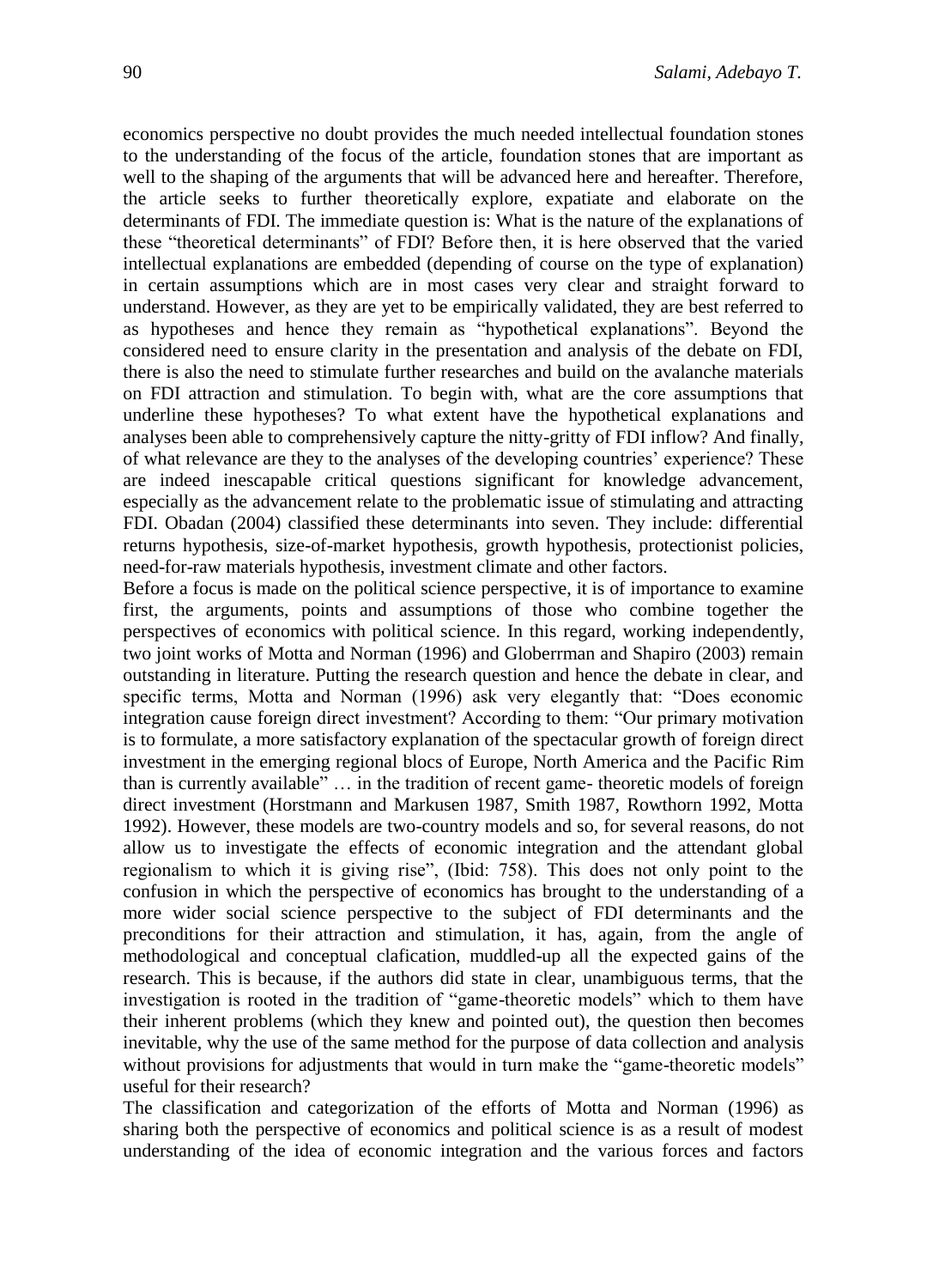propelling the drive towards regionalism and regional political trappings globally. What Motta and Norman (1996) needed to have done was to allow the process of data collection and analysis to be influenced by the same framework of research accomplishment which had earlier informed the framing of the topic and research question. The only academic justification that tied the research to a political science orientation is the reference to the "regional blocs of Europe, North America and the Pacific Rim" which gave rise to the European Union (EU), North Atlantic Free Trade Association (NAFTA), and the Association of South East Asians Nations (ASEAN), which, in political science, are best referred to as territorial federal systems.

In their contributions to FDI studies using the combined perspectives of economics and political science, Globerman and Shapiro (2003: 19) examined "… the statistical importance of *governance infrastructure* as a determinant of United States foreign direct investment" (my emphasis). According to them: "… governance infrastructure comprises public institutions and policies created by governments as a framework for economic, legal and social relations" (Ibid: 20). They go further to break-down the infrastructure in specific terms as"...those elements that can affect the investment decisions of multinational corporations MNCs. A beneficial governance infrastructure might before include: an effective, impartial, and transparent legal system that protects property and individual rights; public institutions that are stable, credible and honest; and government policies that favour free and open markets". (Ibid: 20-21).

Relying on Kaaufmann, Kraay and Zoido-Lobaton (1999) formulated indices of "governance infrastructure", but which Globermann and Shapiro (2003) prefer to call "meta indices" or KKZL indices, the six governance measures which included (voice, political freedom and civil liberties: political instability, terrorism and violence; the rule of law, crime, contract enforcement and property rights; the level of graft and corruption in public and private institutions; the extent of regulation and market openness, including tariffs and import controls; measures of government effectiveness and efficiency). Focusing on over one hundred and forty three countries in the world and studied between 1995 and 1997, Globermann and Shapiro (2003) sought to know the extent to which governance infrastructures helped in stimulating FDI of the United States origin to what they described as: (as) all countries, (b) developing and (c) transition economies. For the purpose of attracting FDI, they found out that: "… improvements in governance are likely to be more important for developing and transition economies than for all countries and average". (Ibid: 36). They also found out further that: "Developing economies are the least likely to receive any positive FDI, and improvements in governance that put those countries over the minimum threshold will encourage positive FDI flows" (Ibid: 36). Finally, they found out that: "…. Countries whose legal systems originate in English Common Law attract more United States FDI, other things being equal" (Ibid: 36).

The two researches of Motta and Norman (1996), and that of Globerman and Shapiro (2003), were no doubt based on issues of importance to a political science study of FDI. However, the impression should not be created that prior to 1996 and 2003 that there were not political science studies on FDI. Of course there were, but the studies then were ideologically based and they therefore focused on the desirability or otherwise of FDI, the broad activities of MNEs, (all subsumed in the ideologically hurricanes of international political economy), and without a deliberate examination of the scientific relations between FDI and "governance infrastructure". But following the collapse of the then Union of Soviet Socialist Republic (USSR), the revolution of the "democratic waves" in both Africa and Eastern Europe, the rise of leaders (military and civilian) imbued with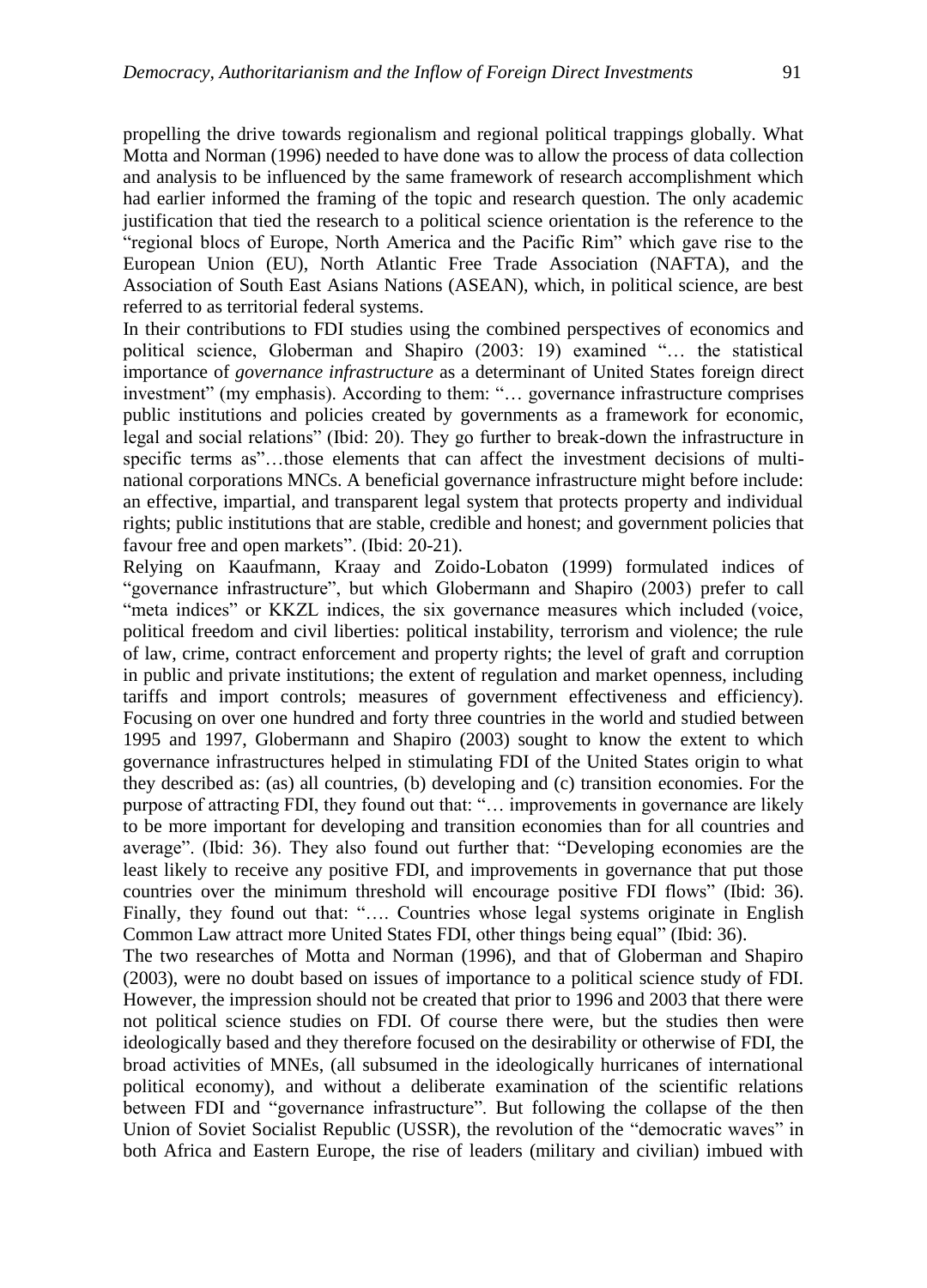nationalist spirits, the development agenda (pre and during the cold war) resurfaced as there were new challenges that attended these developments. In Africa and Eastern Europe, there were, among others massive unemployment; degradation and poor conditions of social facilities; de-industrialization; etc, the solutions to which call for rationalization, state roll-back, privatization and commercialization and the renewed efforts at stimulating and attracting FDI. All these developments ignite a political science perspective to the stimulation and attraction of FDI, especially as military regimes tried to democratize politics while at the same time implementing structural adjustment programmes.

Taking the bull by the horns, and appearing jointly in the same issue of *International Organization*, Jensen (2003), and Li and Resnick (2003), working independently, came up with conflicting findings on whether or not FDI inflows responded to democracy or democratic governance or democratic institutions, three changing concepts that are being used to differently describe what Globermann and Shapiro (2003) prefer to call "governance infrastructure". To be able to understand the debate on FDI attraction and stimulation, the purpose of the article, the study by Jensen (2003: 612), and his conclusion that: "There is simply no empirical evidence that multinationals prefer to invest in dictatorships over democratic regimes. On the contrary, the empirical evidence in this article suggests that democratic regimes attracts as much as 70 percent more FDI as a percentage of GDP than authoritarian regimes", are first and foremost here examined.

To begin with, what precisely was Jensen (2003) problem of study? Jensen's problem arose from the broad critique of the theories and models of FDI. In his words, and specifically attacking John Dunning's ownership, location and international (commonly referred to as OLI) theory of FDI, Jensen (2003: 592) observes that: "Although the OLI framework and the horizontal/vertical/ knowledge capital models of multinationals all remain strong tools for understanding the motivations for MNEs' investment decisions, *they still do not go far enough in answering of the more important questions of international development: Which countries attract?"* (my emphasis). He goes further: "FDI remains a firm-level decision, but countries have differed in their abilities to attract it. *The question remains, what are these country-specific factors that affect FDI inflows?"*  (Ibid: 592) (my emphasis). "Which countries attract FDI?", and "what… country specific factors" affect FDI inflows, consequently became the research questions with which to address the age-long theoretical concern about how to explain the determinants of FDI, especially given the fact that FDI is "… a key element of the global economy", and that it is as well "… an engine of employment, technological progress, productivity improvements, and ultimately economic growth" (Ibid: 187). Specifying what these factors are: policy stability, sound and excellent macro-economic and monetary policies, tax holidays and concessions, efficient social infrastructure, etc, Jensen (2003), argues that these factors in themselves add to the "credibility" of political regimes and hence help in the reduction of "political risks" that are associated with FDI inflows. According to him: "Democratic institutions can be a mechanism by which to decrease political risks" (Ibid: 594). Democratic institutions therefore provide a better environment for the purpose of attraction of FDI. Since, and according to him, increasing number of "veto players" like the legislature, Supreme Court, etc, already serve as "institutional constraints" which may help ensure the credibility of democracies "… by making the possibility of policy reversal more difficult" (Ibid: 594-595).

Le and Resnick (2003) on the other hand, found out something contradictory and quite significant to that of Jensen (2003). Jensen (2003), it is here recalled, found out that: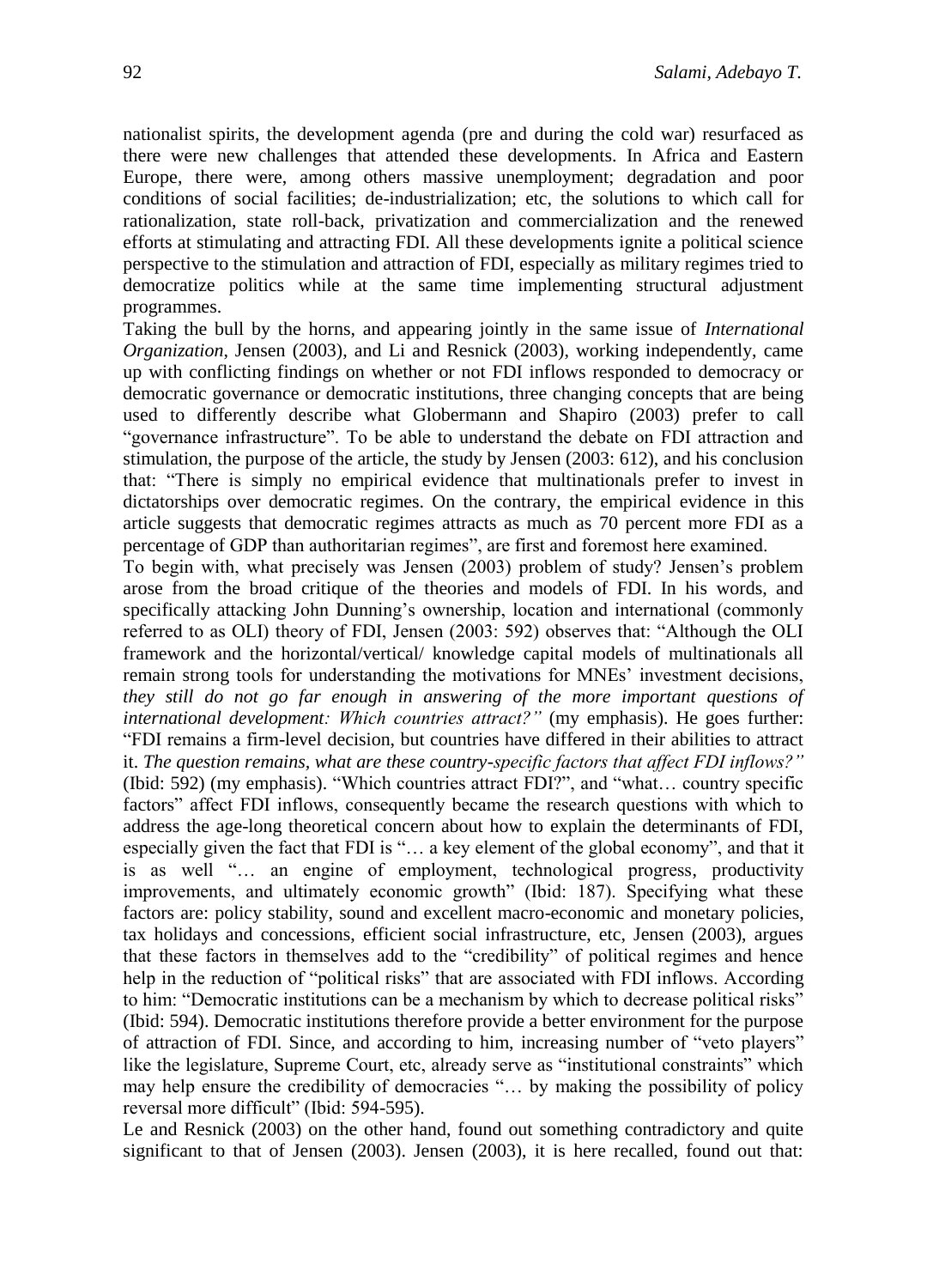democratic governance" helps to attract FDI. In the case of Li and Resnick (2003), two results emerged. They are that (1) "democratic institutions" help to stimulate FDI, and (2) also that "democratic institutions" hinder FDI inflows. The findings are indeed wonderful when placed within the array to literature on the determinants of FDI, especially in the wake of the increasing economic globalization and political democracy. To be able to understand the details and dimensions of the debate on the theory of FDI, Li and Resnick (2003) study demand very deep and profound analysis. In the fashion in which Jensen's (2003) study was previously examined, the question is again asked: What was the problem that confronted the study of Li and Resnick (2003)? According to them: "… the lack of an adequate explanation for the effect of democracy on FDI suggests an important gap in how scholars explain interactions between economic globalization and political democracy" (Ibid: 176). For this singular reason, they engaged themselves with the specific question: "... does increased democracy lead to more FDI inflows to LDCs?" (Ibid: 176). They were able to find out what they referred to as "a theoretical synthesis and extension" (Ibid: 177).

The questions can now be boldly asked: How can the differences in the conclusions reached between Jensen (2003) and Li and Resnick (2003) be explained, and to what extent does the explanation that is here provided help to underscore the importance of this article? The differences between them can be explained largely from the methods adopted in going about sourcing for data and in the analysis arising there from. For Jensen (2003), the methods of data collection and the empirical tests of relationship between FDI and democracy took four different dimensions. According to him, "The first set of tests estimates the effects of democratic institutions on FDI inflows in a cross-section of countries in the 1990s. These tests examine the general relationship and the robustness of the findings on the effects of democracy on FDI inflows. The second set tests the relationship by using a time-series cross-sectional analysis of more than 100 countries for almost thirty years". (Ibid: 596). He continues: "The third set of empirical tests employs a Heckman selection model to further examine the robustness of the relationship. The final set examines the causal mechanism linking democracy and FDI by examining the effect of democratic institutions on sovereign debt ratings" (Ibid: 596-597). In the cause of Li and Resnick (2003) data collection method was based on an assessment of "… both the positive and negative effects of democratic institutions on FDI inflows with empirical tests covering 53 developing countries from 1982 to 1995". (Ibid: 176).

It is apt to ask: what are the shared differences and similarities in their methods of data collection, and to what extent to the differences and similarities help to advance the debate on the preconditions and determinants of FDI further? These are indeed important and challenging questions. Let us consider the differences first. They include: (1) while Jensen (2003) examined only 53 developing countries; (2) Li and Resnick (2003) specified the category of the 53 examined countries, and limited them to the developing world, which is not what Jensen (2003) did even though we know that the term and or expression: developing, is very unique; (3) Jensen (2003) methods of data collection were not uniform and certain, they generally reflect on the type of test that was to be carried out; for example, under time-series cross-sectional test, he increased the number of countries to 114 and studied them between 1970-1997. They share the following similarities: (1) they were both quantitative in nature and placed within known body of knowledge on qualitative research methodology; (2) they both relied on the same source such as polity in their understanding of what and what democratic indicators are.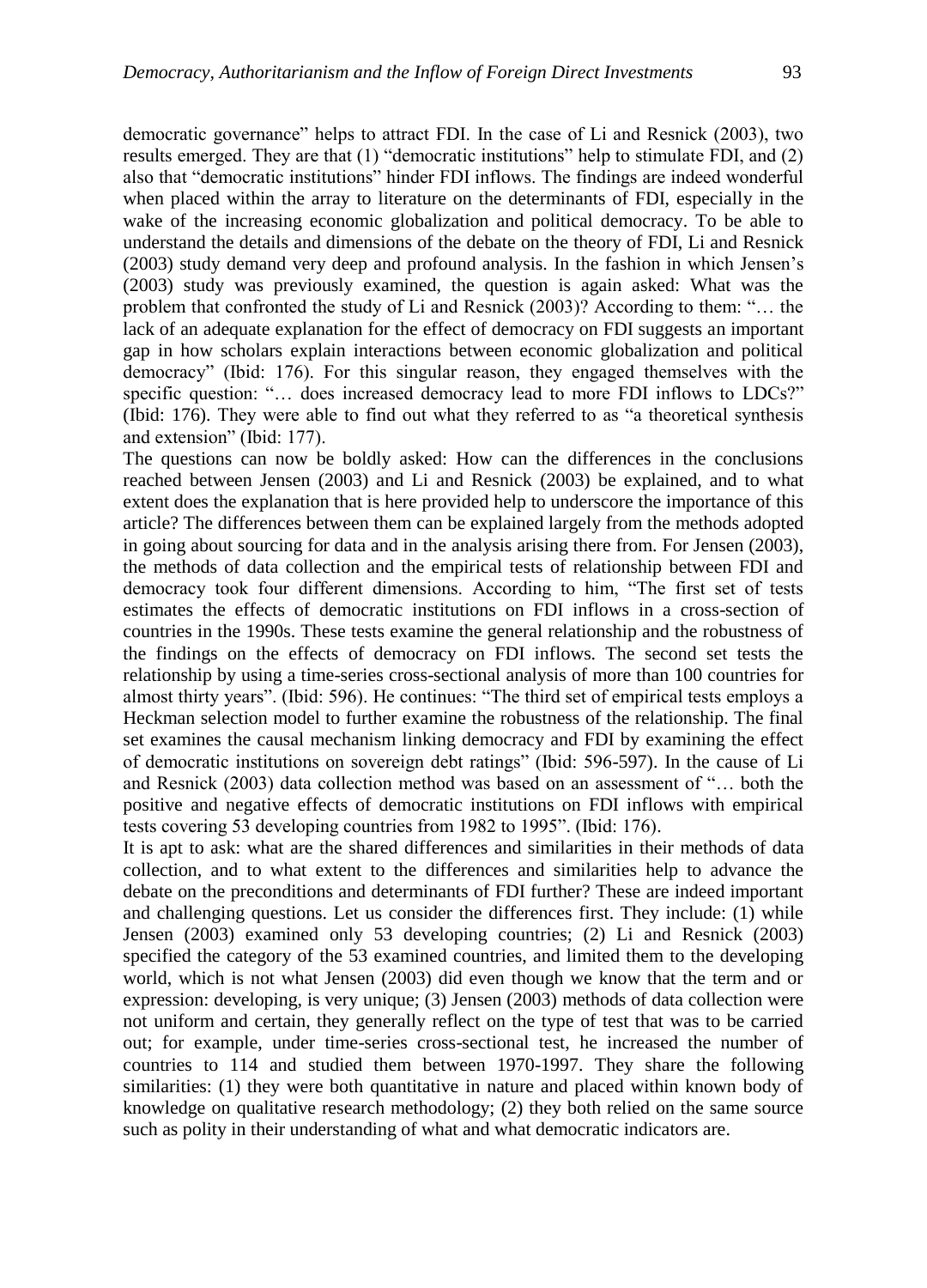Now to the second component of the question: To what extent do the differences and similarities help to advance the debate on the preconditions and determinants of FDI further? The differences and similarities tend to underscore the very nature of social science research methodology and the very meaning and understanding of what science is in social science. Social science understanding of science is based on certain essential characteristics whose intention of formulation is to ensure that using the same method by another social scientist, the same conclusion can be reached or arrived at. While it cannot be fully said that Jensen (2003) and Li and Resnick (2003) made use of the same method (since they differ in techniques of properties), the fact remains that the conclusion of the two studies reflected on the nature of the subject matter of social science characterized as it were by irregularities and lack of uniformities.

# **4 Democracy, Authoritarianism and the Inflow of FDI: A Focus on the Consequences of the Debate for Social Science Research**

The appearance in 2008 of the study by both Choi and Samy adds new dimension to the existing studies and debates on the preconditions and determinants of FDI. The immediate question then becomes: what are these new dimensions? To what extent are the existing findings on FDI attraction and stimulation affected by the new study? What makes the study new? And finally, what does the article hope to benefit from the 2008 study? However, before attempts are made to answer the questions, it has become important to point out the shared conceptual commonalities in the works of Choi and Samy (2008), Jensen (2003), and Li and Resnick (2003). Given the fact that Jensen (2003) used the word, "democratic governance" Li and Resnick (2003), and Choi and Samy (2008) "democratic institution", meant that they were all influenced by the same liberal understanding and interpretation of what the democratic attributes are. Their understandings do not differ as well from Globerman and Shapiro (2003) conceptual terminology of "governance infrastructure". They all share the same conceptual framework of reasoning of the liberal perspective; though with marked differences in both the methods of data collection and the subsequent analyses that followed. While Jensen (2003) and Li and Resnick (2003) arrived at different conclusions, the conclusions/findings of Choi and Samy (2008) seem to agree with Jensen (2003) partially and more with Li and Resnick (2003), yet retaining their identity and stature. These identity and stature are here described as "a new dimension".

Consequently, what precisely is this "new dimension"? How can its newness be explained? Answers to the above questions require that the problem of study by Choi and Samy (2008) be instantly focused upon. According to Choi and Samy (2008: 84): *One of the most interesting dimensions of this topic is whether democratic regimes are capable of drawing more FDI than authoritarian ones".* (my emphasis). They go further: "If MNEs *prefer investing more resources in democracies to un-democracies, and their investment leads to a positive sum of economic growth, national leaders should have an incentive to adopt and hold on to a democratic political system for better national well being … In this sense, the way democratic leaders conduct their foreign policy regarding FDI may determine the fate of future national wealth and their political survival in the midst of economic war"* (Ibid: 84) (my emphasis). Choi and Samy conclude that: *"Unfortunately, existing literature has produced seemingly contradictory theoretical*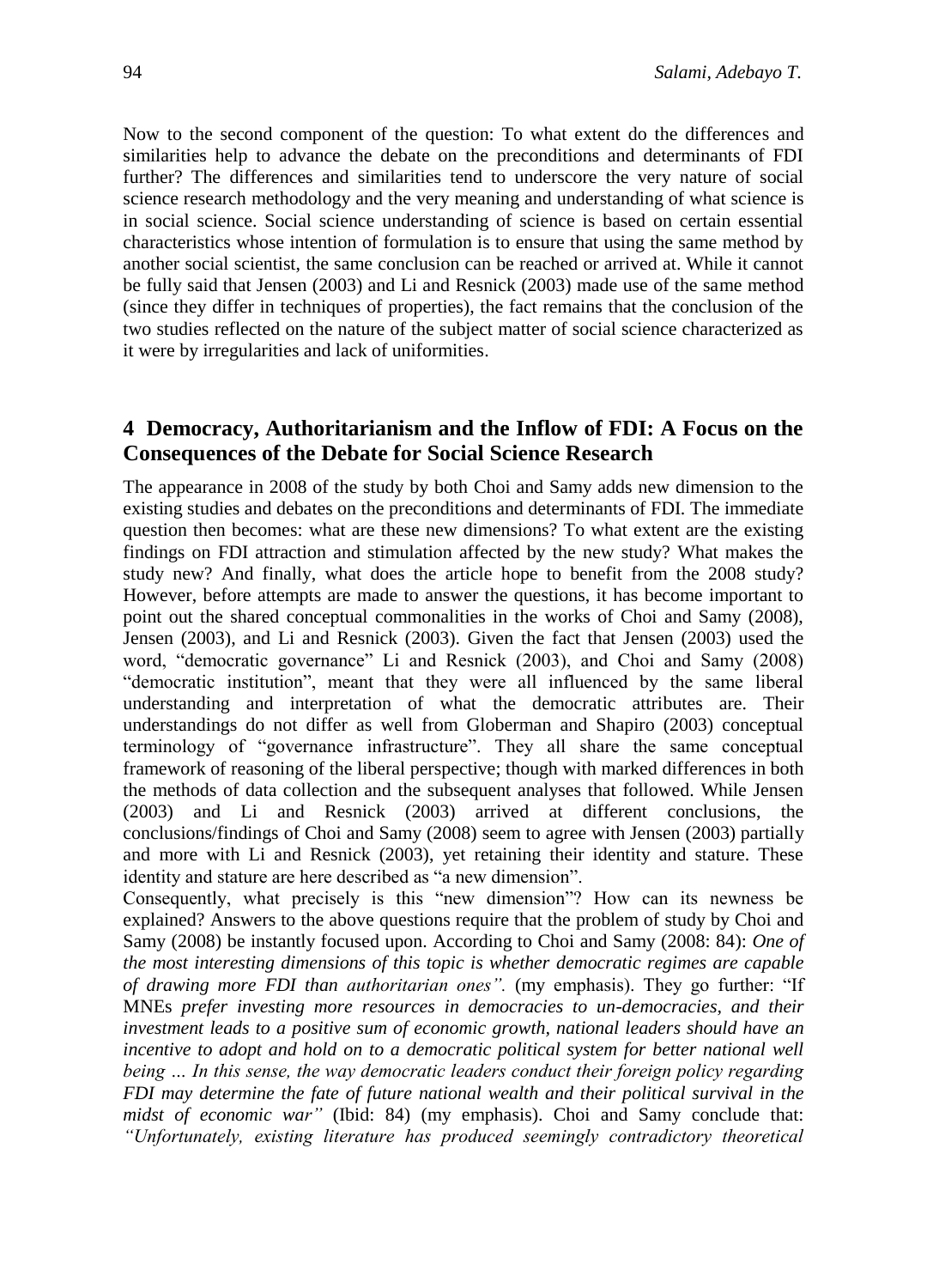*argument and reported inconclusive empirical findings on the relationship between democratic institutions and FDI inflows. Some studies find that MNEs are more likely to invest in democratic countries…, while other report that authoritarian regimes experience a large amount of FDI inflows* (Ibid: 84) (my emphasis). Given the research problem stated above, what Choi and Samy (2008) did, and according to them, was to "… deconstruct Jensen and Li and Resnick's causal mechanisms underlying the democracyrelated arguments of veto players, audience vests, and democratic hindrance with respect to foreign investment and then introduce three accurate measures to capture each of those three causal arguments. *The empirical results reveal that democratic institutions are, at best, weakly associated with increases in FDI inflows, While multiple veto players (and counter intuitively, democratic hindrance) may be positively associated with increases in FDI, audience costs are not linked to FDI activities" (Ibid: 84) (my emphasis).*

For a thorough appreciation of the import of the finding by Choi and Samy (2008), some concepts need be urgently explained. They are the concepts of (1) veto players, (2) audience costs, and (3) democratic hindrance. Their explanations will also help in the understanding of the answers that will be provided to the questions earlier raised at the beginning of the subsection. So, what are "veto players", "audience costs", and "democratic hindrance"? According to Jensen (2003: 594), veto players: "… can include chambers of the legislature, a supreme court, separation of the executive and legislative branches of government, or federal actors". As institutions of any democracy, they tend to guide against or check mate the likelihood the emergence of authoritarian instincts by any leader, the possibility of nationalization and expropriation of multinational enterprise, a generally considered risk of foreign investment. In the opinion of Jensen (2003:295) if: "Multinational that enter foreign markets can be reasonably confident that the government policies in place when the firm entered the country will continue over time", then FDI become encouraged under such a circumstance. "Audience costs" is used to describe the consequence that waits any political leader in a democracy who decides to renege on his promise. According to Jensen (2003: 295), "If government makes agreements with multinational firms and renege on the contracts after the investment has been made; democratic leaders may suffer electoral costs. The potential for these electoral backlashes may constrain democratic leaders". He continues: "In democracies, citizens have the incentive and the opportunity to replace leaders with tarnished reputations through electoral mechanism. Thus the leadership turnover in democratic systems (or the potential for leadership turnover) can be associated with more market- friendly policies for multinational". (Ibid: 595). "Veto players", "audience costs" thus become hindrances to the possibility of developing policies that are not favourable to the attraction of FDI in a democracy.

Now back to the critical questions earlier raised. First, what are the new dimensions which the findings of Choi and Samy (2008) have added to FDI studies and researches? It is here recalled that Jensen (2003) and Li and Resnick (2003) contradictory conclusions/findings are already known. However, the findings by Choi and Samy (2008:84) that: (1) "… democratic institutions are, at best weakly associated with increases in FDI inflows", (2) "… multiple veto players may be positively associated with increases in FDI…", and (3) "audience costs are not linked to FDI activities", jointly provide new thinking and dimension to the causal factors either propelling or hindering FDI stimulation and attraction. Among others, there is the fresh insights into the theoretical understanding of the liberal attributes of democracy such as rule of law, competitive elections etc. it is no doubt being implied that the indices through which these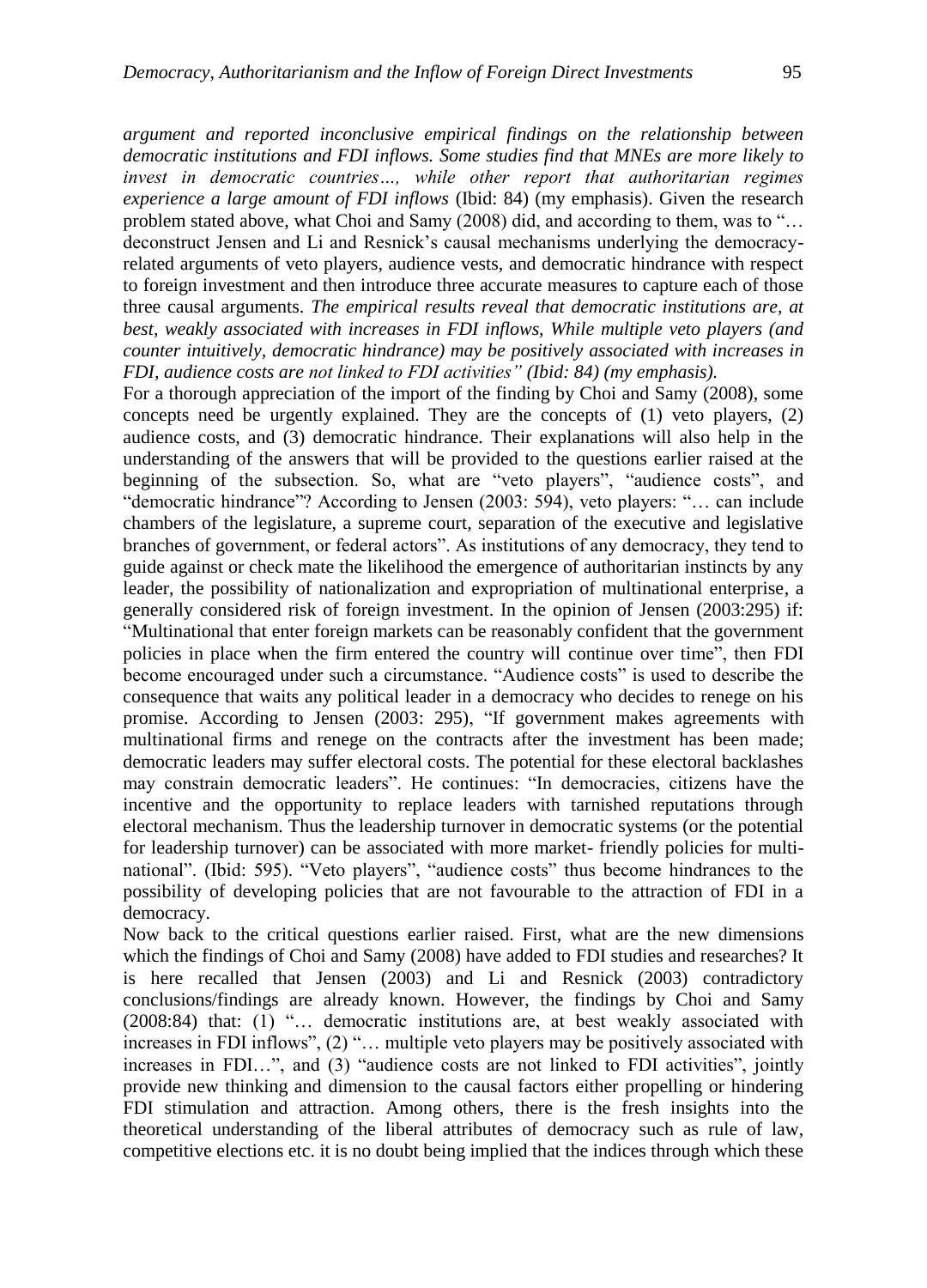attributes are being measured need reformulation and refinement to perhaps accommodate a broad conceptualization of these attribute along mid-points, a broad conceptualization that should, apart from achieving a middle position, in turn accommodate situational exigencies and characteristics. This practice means in effect that the Polity Data series on democracy should be re-evaluated to accommodate the new thinking. This specifically means for instance, that free press can be measured not in terms of individual right to own media houses/newspapers, but the extent to which the right to publish as well has along with it responsibility for national security and stability.

The findings of Choi and Samy (2008) have no doubt significantly affected the existing conclusions/submissions on FDI studies and researches. First, it has faulted solidly the existing sources of data measuring the differential elements of democracy and authoritarianism, as already argued above. Second, it has cautioned us against accepting the existing conclusions and findings. Third and final, it has pointed direction to how new studies and researches can both influence and challenge the received paradigms on how FDI investigations are best done. What makes the findings of Choi and Samy (2008) new can be seen in two areas viz (1) in the development of their research problem, and (2) in the way in which data were in turn collected and analyzed. The development of their research problem, contrary to existing patterns, is rooted in: (1) the contradictory findings of existing works, particular in the works of Jensen (2003) and Li and Resnick (2003); (2) the theoretical underpinnings in which the concept of democracy was examined; (3) the diversity in which the entire study was conducted. Finally, the newness of the findings Choi and Samy (2008) can be anchored in the discovery that "audience costs" are not related to FDI activity. This is the first study ever to come up with this type of a discovery, and it is indeed novel.

What is the lesson for scholarship and by extension the implication for social research of the examination and analysis of the studies by Jensen (2003), Li and Resnick (2003), and Choi and Samy (2008)? Put it in another way, what is the implication of the contrasting conclusions by Jensen (2003), Li and Resnick (2003), and Choi and Samy (2008) to the debate on FDI attraction and stimulation? The three studies have only confirmed the controversies surrounding the effect of democracy on FDI inflows. Being a very controversial area of research, the lessons are many. In the first place, it requires that the period of any research on FDI needs be clearly defined and understanding of the concept of democracy within the context of the research needs as well be specified, examined and in turn placed within the historical context of the changing dynamics that both brought about the regime under study. It further enjoins the research to critically examine the nature of the economy under study so as to provide a convincing framework with which to in turn examine how the factors, forces and processes of FDI attraction and stimulation are linked together. Finally, for the article and study to contribute meaningfully to the body of knowledge on the controversial area of the effect of democratic institutions on FDI, it should be deeply comprehensive by focusing not only on the period as contained and specified in the study, but more seriously by contrasting the period with other periods to show their changing dynamics.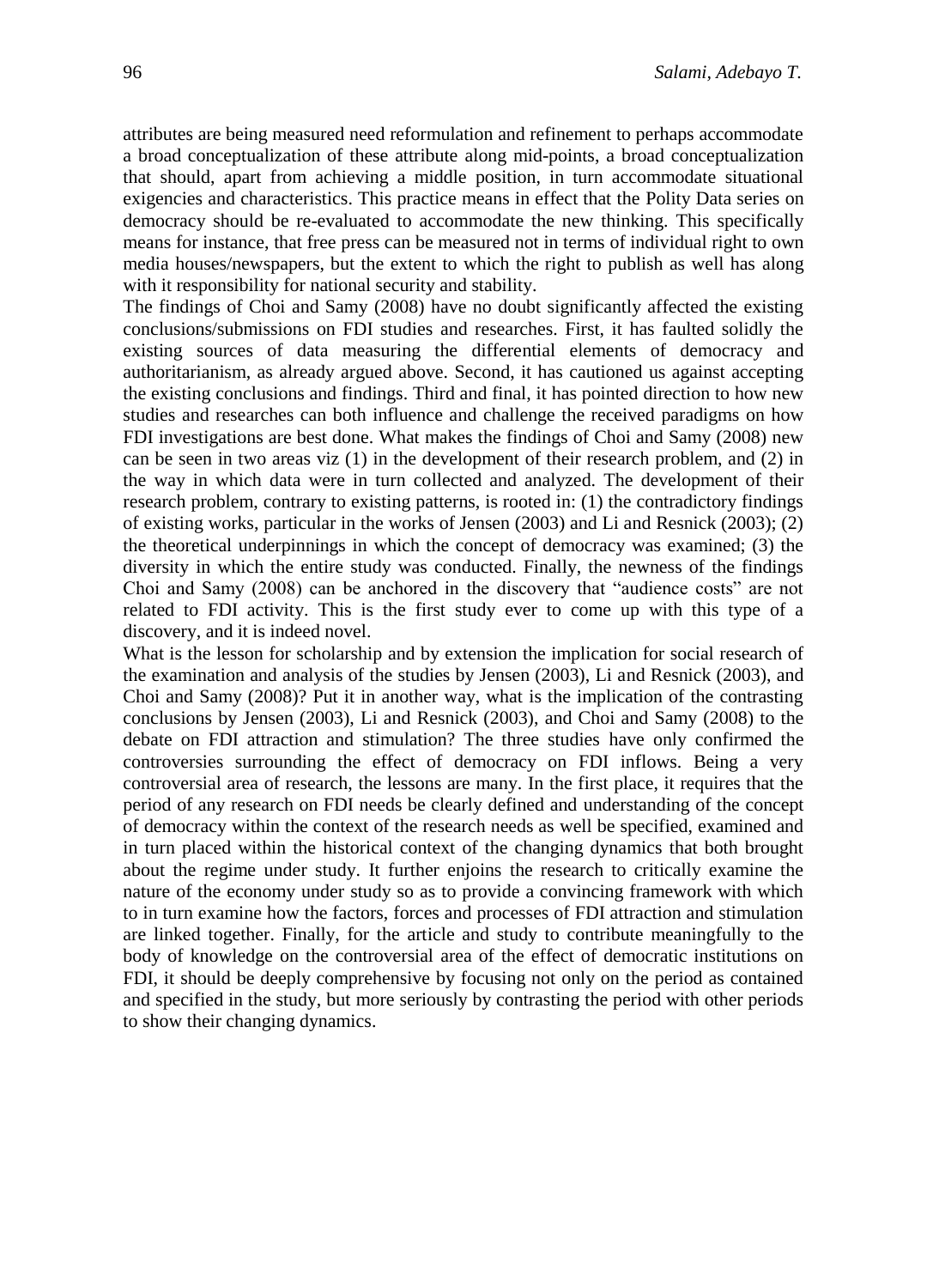## **5 Conclusion**

In the article, the debate on the affinities of FDI to either democracy or authoritarianism has been approached in a manner that helps to reveal the associated historical and intellectual foundation stones in the standard fashion of qualitative research methodology. The concepts of democracy, authoritarianism and foreign direct investments (FDI) were defined in such a way that their applications in the article are easily understood. The debate constitutes an important element of the understanding of contemporary international political economy as FDI moves across countries, regions and continents of the world. The different conclusions reached are equally important to the study and analysis of FDI. The issues and problems of research are equally as diverse as the existing conclusions. They however constitute the vitality, strength and sophistication in which contemporary social science research methodology can be placed as scholars and researches continuously engaged themselves in the search for the knowledge and prediction of the preconditions and determinants of FDI.

### **References**

- [1] Aharoni, Y. (1966), *The Foreign Investment Decision Process,* Boston: Division of Research, Graduate School of Business Administration, Harvard University
- [2] Barros, P.P. (1994), "Market Equilibrium of Incentives to Foreign Direct Investment", *Economic Letters, Vol.44, Nos. 1-2, pp. 153-157*
- [3] Balasubramanyam, V.N. and Sapsford, D. (1994), *The Economics of International Investment*, Aldershot: Edward Elgar
- [4] Bagchi-Sen, A. (1989), "A Spatial and Temporal Model of Foreign Direct Investment in the United States", *In Economic Geography*, Vol. 65, No. 2, pp.113- 129
- [5] Blackbourn, A. (1982), "The Impact of Multinational Corporations on the Spatial Organization of Developed Countries: A Review, In Taylor, M.J and Thrift, N.J. (eds), *The Geography of Multi-nationals*, London: Croom Helm, pp. 147-157
- [6] Bos, H.G, Sanders M. and Secchi, C. (1974), *Private Foreign Investment in Developing Countries: A Quantitative Study on the Evaluation of the Macroeconomic effects,* Dordrecht: Reidel
- [7] Caves, Richard E. (1996), *Multinational Enterprises and Economic Analysis*, Cambridge: Cambridge University Press
- [8] Choi, Seung-Whan and Samy, Yiagadesen (2008), "Re-examining the Effect of Domestic Institutions on Inflows of Foreign Direct Investment in Development Countries", In *Foreign Policy Analysis*, Vol. 4, pp. 83-103
- [9] Dunning, John H. (1970), *Studies in International Investment*, London: Allen and Unwin (1973), "The Determinants of International Production", *Oxford Economic Papers* 25, November, pp. 289-336
- [10] (1980), "Toward an Electric Theory of International Production: Some Empirical Tests, *In Journal of International Business Studies*, Vol. 11, Spring/Summer, pp.9- 31
- [11] (1981), "Explaining the International Direct Investment Position of Countries: Towards a Dynamic or Developmental Approach", *In Weltwirtsch Archives*, Vol. 117, No.1, pp.30-64